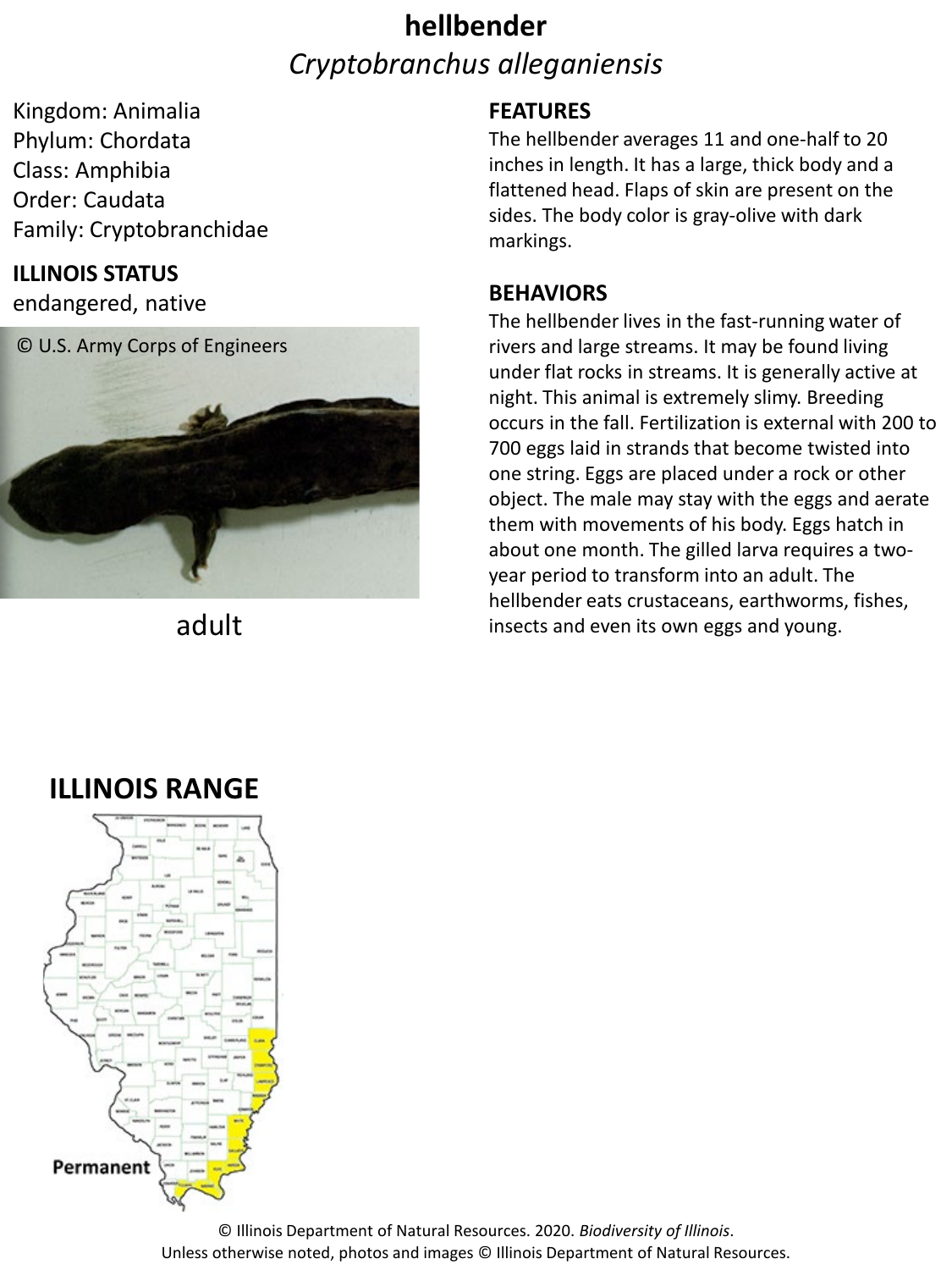Photo by MDC Staff, courtesy Missouri Department of Conservation



© Illinois Department of Natural Resources. 2020. *Biodiversity of Illinois*. Unless otherwise noted, photos and images © Illinois Department of Natural Resources.